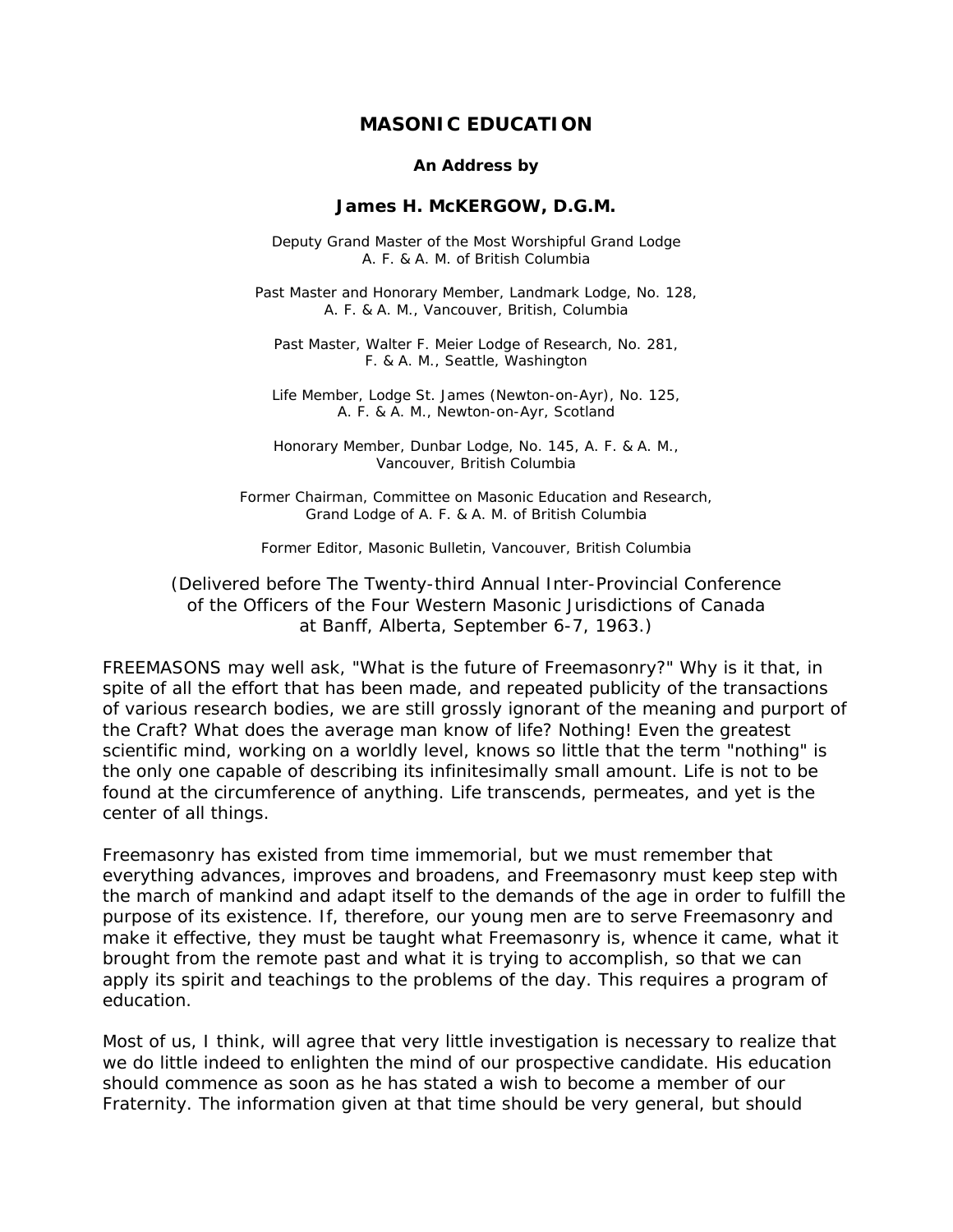point out that the Masonic Order aims to inculcate in its members high ideals, and emphasizes belief in the Fatherhood of God and the brotherhood of man. No so-called Masonic secrets should be given at this time. As a result of the information given him, the petitioner would then be aware of the nature of the organization which he is aspiring to join. The brethren sponsoring his application into our Order, should, as far as possible, make certain not only that he can answer pertinent questions satisfactorily, but also that he has had explained to him some of the symbolisms of Freemasonry, and impressed upon him the high moral standards outlined in the Antient Charges.

It is an old and true saying that first impressions and first teachings remain with a person for a long time; hence it is essential that a favorable impression should be created on a prospective candidate at the time of his application, and prior to his receiving the degrees. It is my belief that every candidate, before receiving his first degree, is entitled to, and should receive, an orientation on what lies before him.

Freemasonry is not such a secret organization after all. We have only to refer to the definition of Freemasonry, as contained in the Encyclopaedia Britannica, where we find that five full pages are devoted to its history and meaning. This can be read by anyone, even though he has not the slightest interest in our Craft.

It is interesting to see how this important subject is dealt with in the Encyclopaedia Britannica. It states that Masonry is a word used to describe the beliefs and practices of Freemasons, and the way in which local units, called Lodges, are governed and linked together. A Craft, rather than an order, it is secret only in having rituals and other matters not to be divulged to non-members; a society with secrets, but not a secret society. Its places of meeting are prominently identified, and its governing bodies publish annual Proceedings.

In order that the nature and development of Freemasonry may be explained, some account must be given of the following subjects:

- 1. The meaning of the word Freemasonry.
- 2. The organization of the medieval building operations.
- 3. The connection between Operative and Speculative Masonry.
- 4. The foundation in 1717 of the Mother Grand Lodge, from which orthodox Freemasonry in its modern form is derived.
- 5. The relation of Freemasonry to religion.
- 6. Masonic ceremonies.
- 7. The diffusion of Freemasonry after 1717.

You see, my Brethren, the great amount of material for Masonic education which can be taken from the Encyclopaedia Britannica. There is enough material in it to keep a Lodge busy in educational work for many meetings.

About all that is hidden from the profane are our modes of recognition and words. The candidate should thoroughly understand the seriousness of the step he is about to take. We should endeavor to remove from his mind all thought of nervousness which he naturally feels prior to his initiation. If a candidate can enter the inner door in a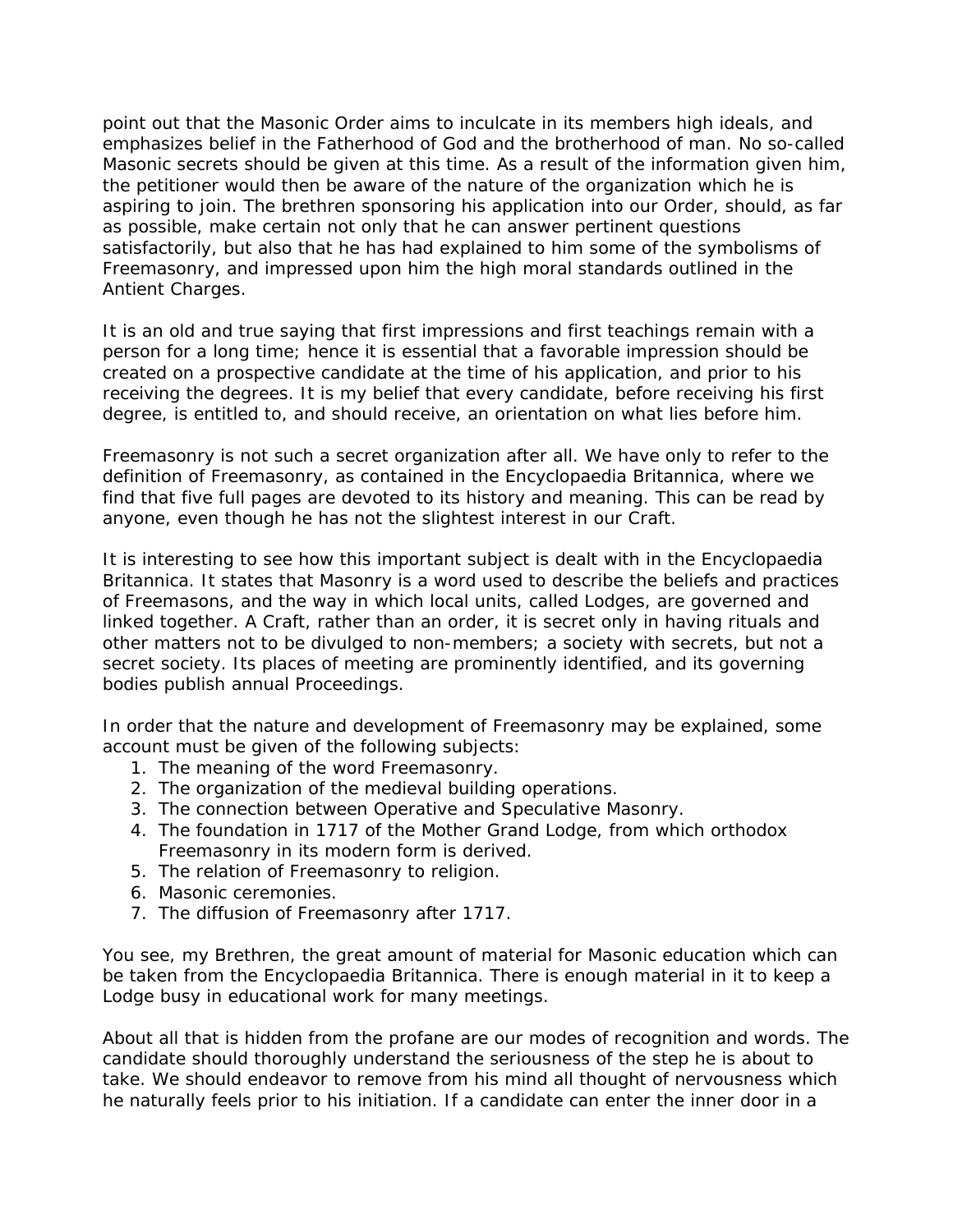state of mind which will enable him to follow his guide and fear no danger, he is then receptive to, and ready to appreciate, what is to follow. When a candidate is properly prepared and advised in the anteroom, the ceremonies inside will take on a deeper meaning. This confidence and understanding can best be obtained if some wellinformed and devoted brother in the Craft takes the candidate in hand, answers his questions, and creates in him a further desire to understand and practice the great virtues of Freemasonry.

I propose to examine the question of Masonic education in some detail, and for this reason have divided my paper into three parts:

- 1. Why is Masonic Education Necessary?
- 2. What is the Subject Matter Involved?
- 3. How Masonic Education of the Brethren Can Best be Achieved.

## *1. Why is Masonic Education Necessary?*

The more thoughtful members of the Craft have at all times urged the importance of giving the brethren a greater instruction. One very eminent Freemason has written, "What we require is to put more Freemasonry into men, and not more men into Freemasonry."

This statement, however, is so broad in its possible interpretations that, without a more precise definition, it is not easy to determine exactly what it is intended to imply. I think the inference is that the teachings of Freemasonry should become better known among men generally, and that the principles of our Craft should be the guiding principles of all men. But I believe that his words are also capable of the interpretation that those who have already been formally initiated into our Order should become more fullv aware of the real meaning and purpose of Freemasonry. In other words, "Put more Freemasonry into Freemasons."

Accepting this interpretation, it would seem to indicate that the teachings of Freemasonry must be instilled into the brethren, and, in order to do this, some form of education is obviously not only desirable, but also very necessary.

We might start the discussion with the question, "What is a Lodge of Freemasons?" The answer is stated: "An assembly of Brethren met to expatiate on the Mysteries of the Craft." To "expatiate" means, I think, something more than a mere recital of ritual, and "the Mysteries of the Craft" would, I think, indicate that there is something more important than the surface meaning of the ritual to be studied and sought after. I would suggest, therefore, that the answer to the question, "What is a Lodge of Freemasons?" would indicate that there is definitely something which has to be taught to the brethren at the Lodge meeting. In one of the Antient Charges given in an old Book of Constitutions we find a statement worded in very similar terms: "A Lodge is a place where Freemasons assemble to work and to instruct, and to improve themselves in the Mysteries of the Antient Science." But, for the moment, I wish only to draw your attention to the fact that in these words there is a definite charge that the work of the Lodge shall consist of "instructing and improving" the brethren.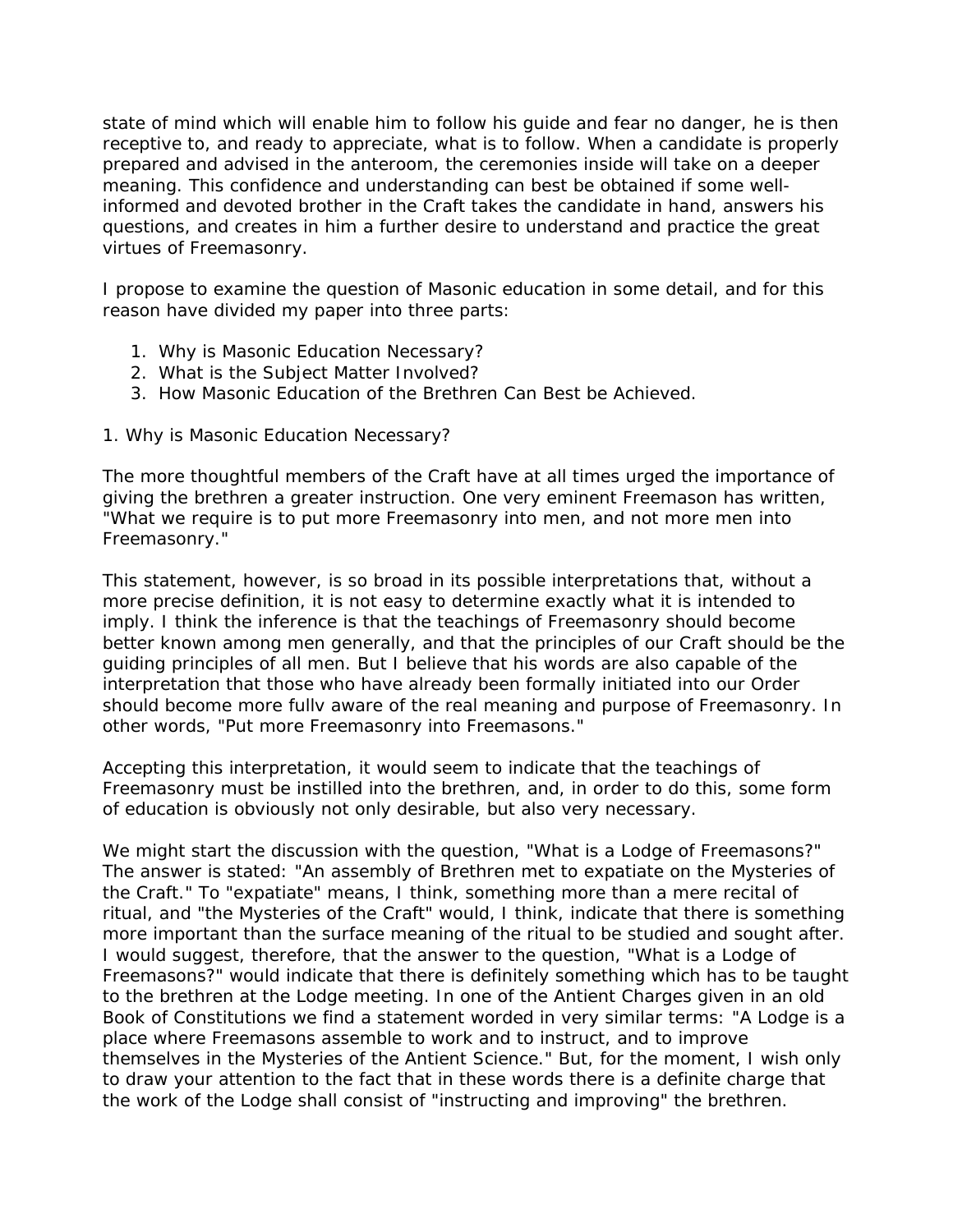The references which I have just made pertain to the work of the Lodge generally, but if we consider the various charges which are given personally to the, candidates, we find:

- 1. In the Entered Apprentice degree, it is suggested that the candidate should feel himself "called upon to make a daily advancement in Masonic knowledge."
- 2. In the Fellowcraft degree, he is expected to "extend his researches into the hidden mysteries of nature and science."
- 3. In the Master Mason degree, he is invited to "reflect on a certain awful subject."

Now Brethren, whether it be the daily advancement of the Entered Apprentice degree, the researches of the Fellowcraft degree, or the reflections of the Master Mason degree, a candidate must have assistance in his labors-his efforts must be guided. In other words, he needs to be educated.

In the charge given to the newly installed Worshipful Master on the night of his installation, it is stated:

"In like manner, it will be your province to communicate light and instruction to the Brethren of your Lodge. Forcibly impress them with the dignity and high importance of Freemasonry, and charge them to practise out of the Lodge those excellent precepts which are ever inculcated in it."

There can be no misunderstanding of the duty contained in these words. It is a direct instruction given to the Worshipful Master at the most important moment in his whole Masonic career. It places on him a responsibility to give proper instruction to all the brethren of the Lodge, and also to see that each new candidate, as he passes through his degrees, is given that light and understanding which are so vitally necessary to make his progress not only possible but fully justified.

The following is an excerpt from an article in the New South Wales Freemason, which states the position very clearly:

"It is not the primary function of Freemasonry to initiate candidates, or to enlarge its membership. Were it so, there would be no basis for our laws against proselytising. The ordinary function of a Masonic Lodge indeed the primary function of our Craft-is to train its members to an understanding of the truths which its Rituals and its Ceremonies are calculated to inculcate. Therefore it should be the duty of every Masonic Lodge to put into action a plan for the education of its members in Masonic history, symbolism and philosophy, devoting more of its meetings to this much neglected function."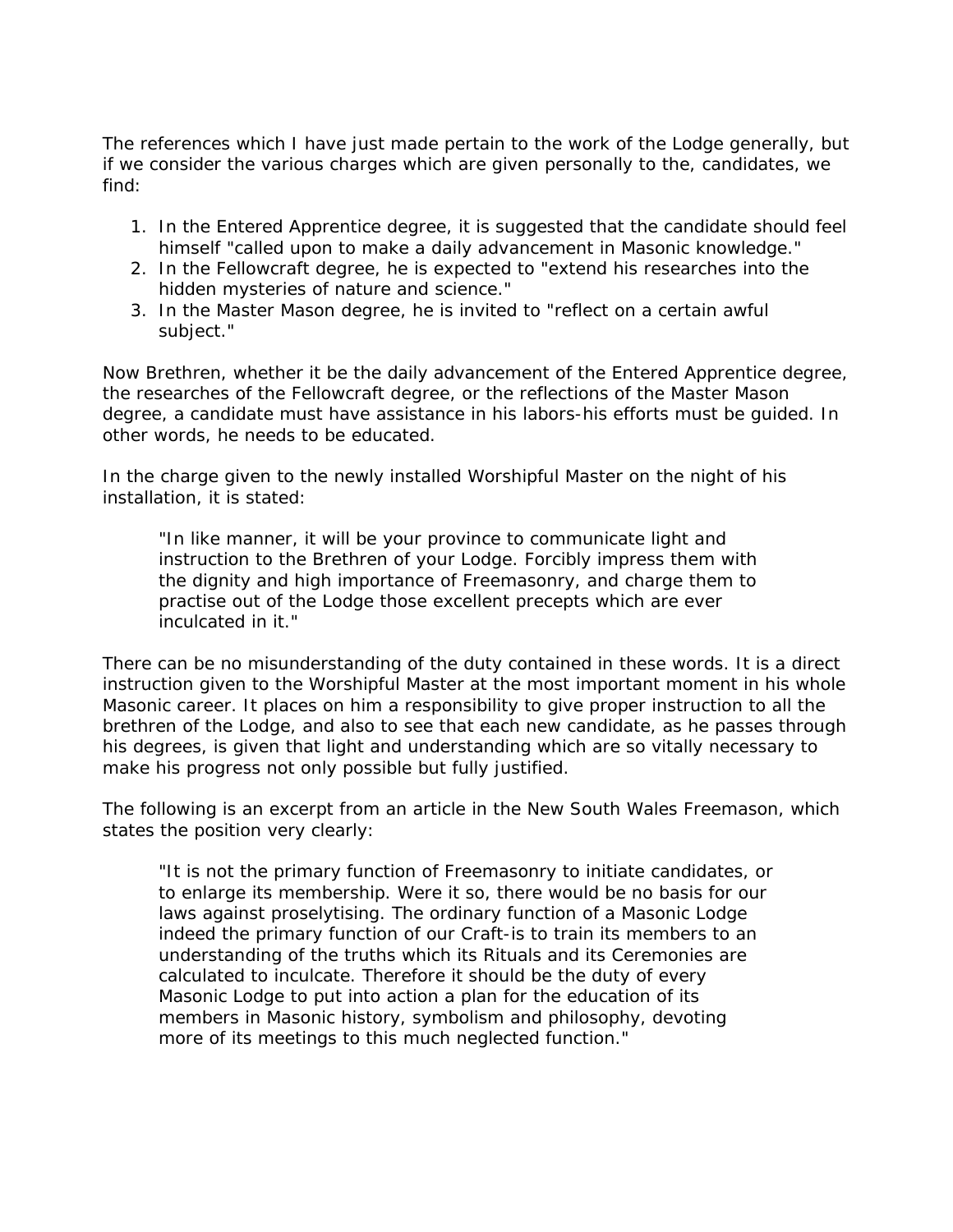Within the time available, I cannot deal more fully with this aspect of the problem, but I hope I have said sufficient for you to appreciate the reasons why Masonic education is necessary.

# *2. What is the Subject Matter Involved?*

As already stated earlier in this address-and which I consider should be emphasizedcandidates come into our Order ignorant of the Craft and its teachings, both material and spiritual, largely because there appears to be a mistaken impression that one must not tell a prospective candidate anything about the Craft before he is initiated. In my opinion there is much that can be said. In fact, I think it is quite true to say that Masonic education should commence before initiation; whereas in most cases, the candidate has been told practically nothing. The reason for this is probably not difficult to find, because the proposers themselves, in many cases, are inadequately instructed Freemasons, and obviously incapable of giving the required information to the candidate. Usually the limit of their teaching is to fill in the blanks in the candidate's application form, and, later on, in his ritual book.

Thus, it follows that a prospective candidate's ideas of the Craft are often based purely on the social activities of the brethren, probably because he has met many of them at Masonic functions. A prospective candidate must be made to realize that Freemasonry has a spiritual foundation. This might prevent some from joining, but it would insure that those who do join are of the right material.

Listen, Brethren, to the first of the Antient Charges "Concerning God and Religion":

"A Freemason is obliged by his tenure to obey the moral law, and if he rightly understand the art he will never be a stupid atheist, nor an irreligious libertine. He of all men should best understand that God seeth not as man seeth, for man looketh at the outward appearance, but God looketh to the heart. A Freemason is therefore particularly bound never to act against the dictates of his conscience. Let a Man's religion or mode of worship be what it may, he is not excluded from the Order, provided he believe in the glorious Architect of heaven and earth, and practise the sacred duties of morality. Freemasons unite with the virtuous of every persuasion in the firm and pleasing bond of fraternal love. They are taught to view the errors of mankind with compassion, and to strive by the purity of their own conduct to demonstrate the superior excellence of the faith they may profess. Thus Freemasonry is the centre of union between good men and true, and the happy means of conciliating friendship amongst those who must otherwise have remained at a perpetual distance."

There is nothing in that charge which you could not tell a prospective candidate, and I think that there is much in it that you should tell him. Incidentally I would remind you that in the Book of Constitutions, on the title page where the charges are printed, it is stated that they are "For the use of Lodges, to be read at the making of new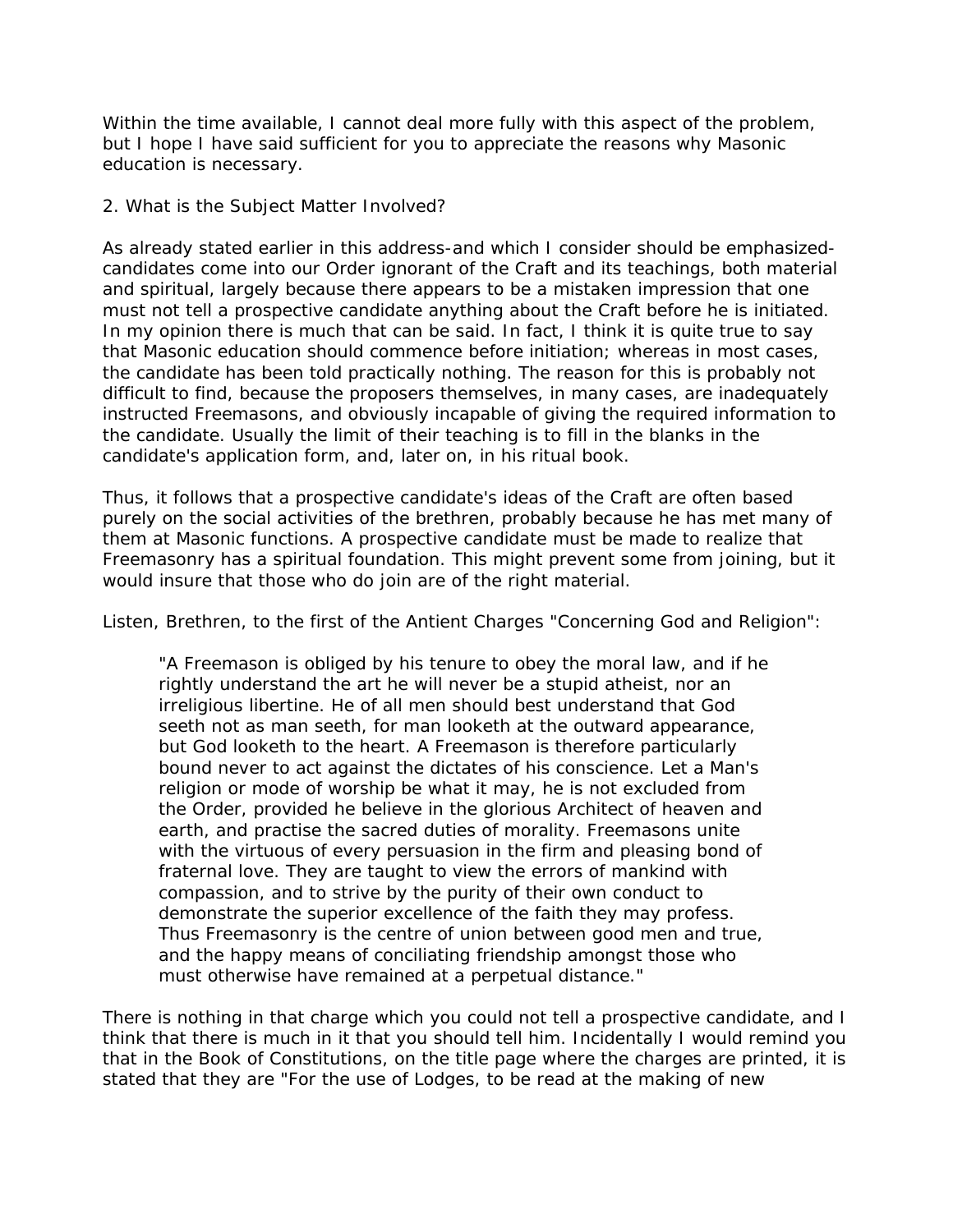Brethren, or when the Master shall order it." Few of us, I am afraid, have ever heard them so read.

Having considered some of the things which might be mentioned to a prospective candidate, we now come to considering the matters which might form the basis of instruction, after he has become a member of the Craft.

Broadly speaking, Masonic education can be divided into three aspects: the material, the ritual, and the spiritual.

Taking these in turn, the material aspect will obviously include information regarding the organization and administration of the Craft. It will deal with its recorded history from the period of the formation of the first Grand Lodge in 1717, down to the present time. It will instruct the candidate of the manner in which the Grand Lodges operate. It will explain the nature and importance of the Masonic institutions, and the part played by them in the cause of Masonic charity. These things may seem obvious to you, but usually the younger brethren are left to obtain this information for themselves, whereas it should form the basis of the elementary education of candidates.

 With regard to the *ritual*, there is little that I need say. This aspect of Masonic education is the only one which at present receives any attention. Normally it is well covered by Lodges of Instruction. Suffice it to say that every brother entering the Craft should be encouraged to make himself as proficient as possible in the ritual at the earliest possible moment; otherwise any real progress in Masonic knowledge is impossible.

The third aspect of the study, the spiritual, is the most important, and to this aspect I want to give serious consideration. Much ink has been spilled by Masonic writersmany of them men of great enlightenment-in endeavoring to prove that modern Speculative Freemasonry has developed out of the old Operative Craft. They have spent considerable time in research work, in order to discover how the transition from operative to speculative came about, and who were the first to become Speculative Freemasons.

It took approximately one hundred years for the full emergence of the Speculative from the Operative, and it was not until 1717 that the Speculative came fully into the open, with the formation of the first Grand Lodge.

Brethren must therefore be encouraged to speculate upon the meaning and purpose of the Craft.

Freemasonry is said to be a system of morality, veiled in allegory, and illustrated by symbols. Freemasonry has also been said to exist from time immemorial. Any thinking member of the Craft will cast doubts on the latter statement if he regards Freemasonry in its purely material aspect. What has existed from time immemorial is (a) the system of symbolism which the Craft employs, and (b) the hidden truths which lie behind that symbolism. In all ages esoteric truths have always been taught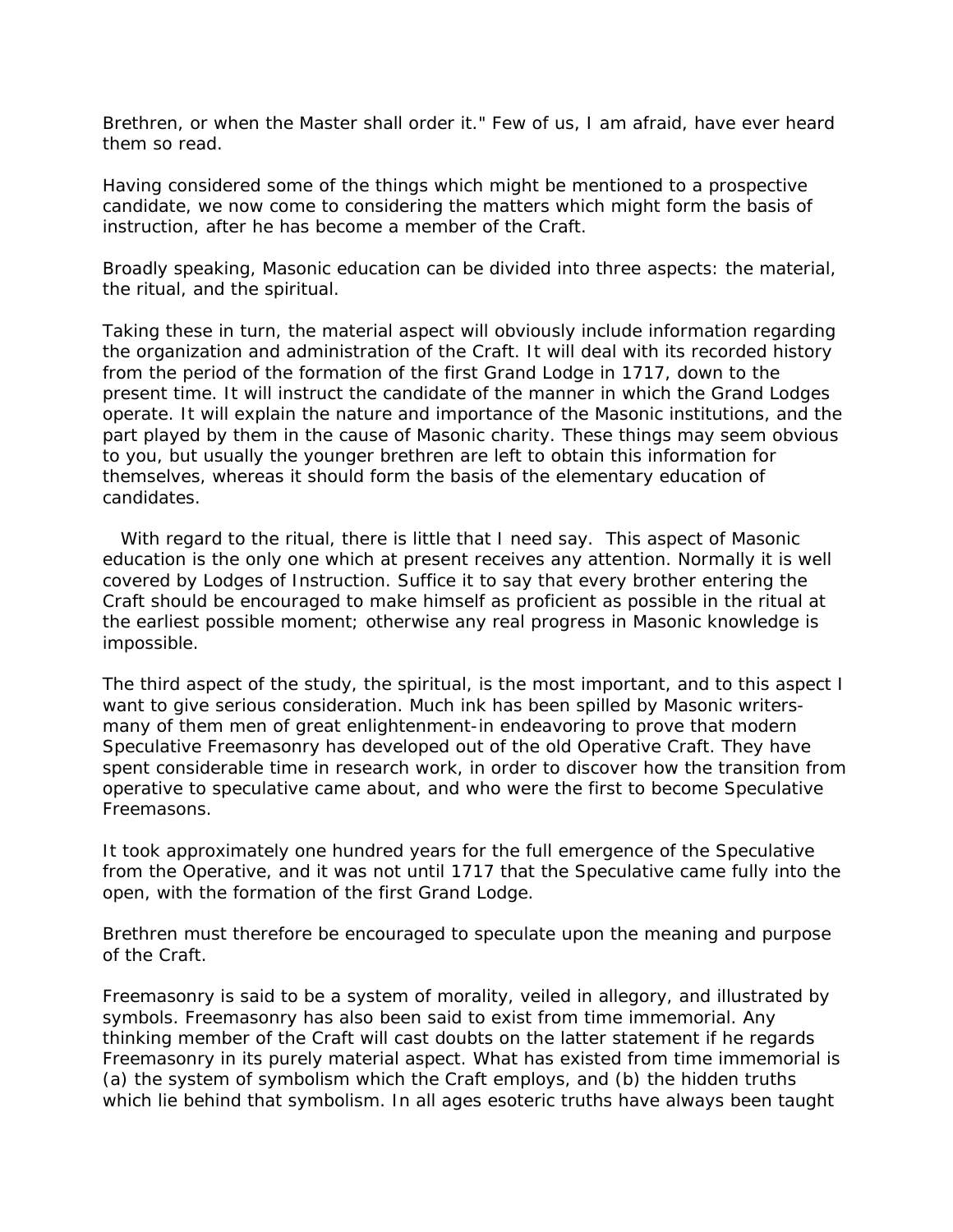by means of symbols, partly because mere words are inadequate to impart the message which they are intended to convey, and also because it has been, and still is, necessary to veil certain truths from the profane and those who are not yet entitled to understand them.

The primary landmark of Freemasonry is a belief in the Great Architect of the Universe, and the acceptance of this belief by all who become initiated into the Craft confirms that those initiates should have definite spiritual beliefs. It is obvious, however, that in actual fact not all who become members of the Craft are prepared to acknowledge the essentially spiritual basis of the Craft teachings, and to such brethren a proper understanding of the symbolism of the Craft is difficult, if not indeed impossible.

One is often asked for authority in dealing with the interpretation of symbols. It is asked: "By what authority do you state that such is the interpretation of a particular symbol?" Brethren, there is no handbook for symbolism, no standard textbook which can be quoted by all and sundry. One must be prepared to accept the word of those who, having themselves studied, should be in a position to know. The purpose of symbolism is to make one think for himself.

Symbolism is not something restricted to Freemasonry. Symbolism is as old as life itself, and exists everywhere around us in our daily lives. The very words we speak and write are merely symbols. Many of our actions are symbolical-we shake hands when we meet; we stand when the National Anthem is played; we use flags and standards; we wear rings on our fingers. With all these things, it is not the object itself which is important-it is the ideas which associate themselves with it in our minds.

So it is with the symbolism of Freemasonry; and as Freemasonry is a spiritual science, the symbols of Freemasonry are intended to make brethren think along spiritual lines, so that when working in the Temple the thoughts of the brethren may be raised from a mundane level to spiritual heights, and, when the work in the Temple is completed, these high concepts of right living can be carried out in our daily lives.

Freemasonry is intended to appeal to the thinking man. The ritual is but an outline. To fill in that outline a man who is resolved to become a real Freemason has to do some reading of what thoughtful Freemasons have written about Freemasonry.

Such are the matters to which we should devote our attention in considering the Masonic education of our brethren; and in the final section of this address I want to consider some of the means by which we might be able to achieve this purpose.

## *3. How Masonic Education o f the Brethren Can Best be Achieved.*

Broadly speaking, Masonic education can be conveyed to the members of the Craft in three ways: by means of the printed word, by verbal instruction within the Lodge, and by means of study groups.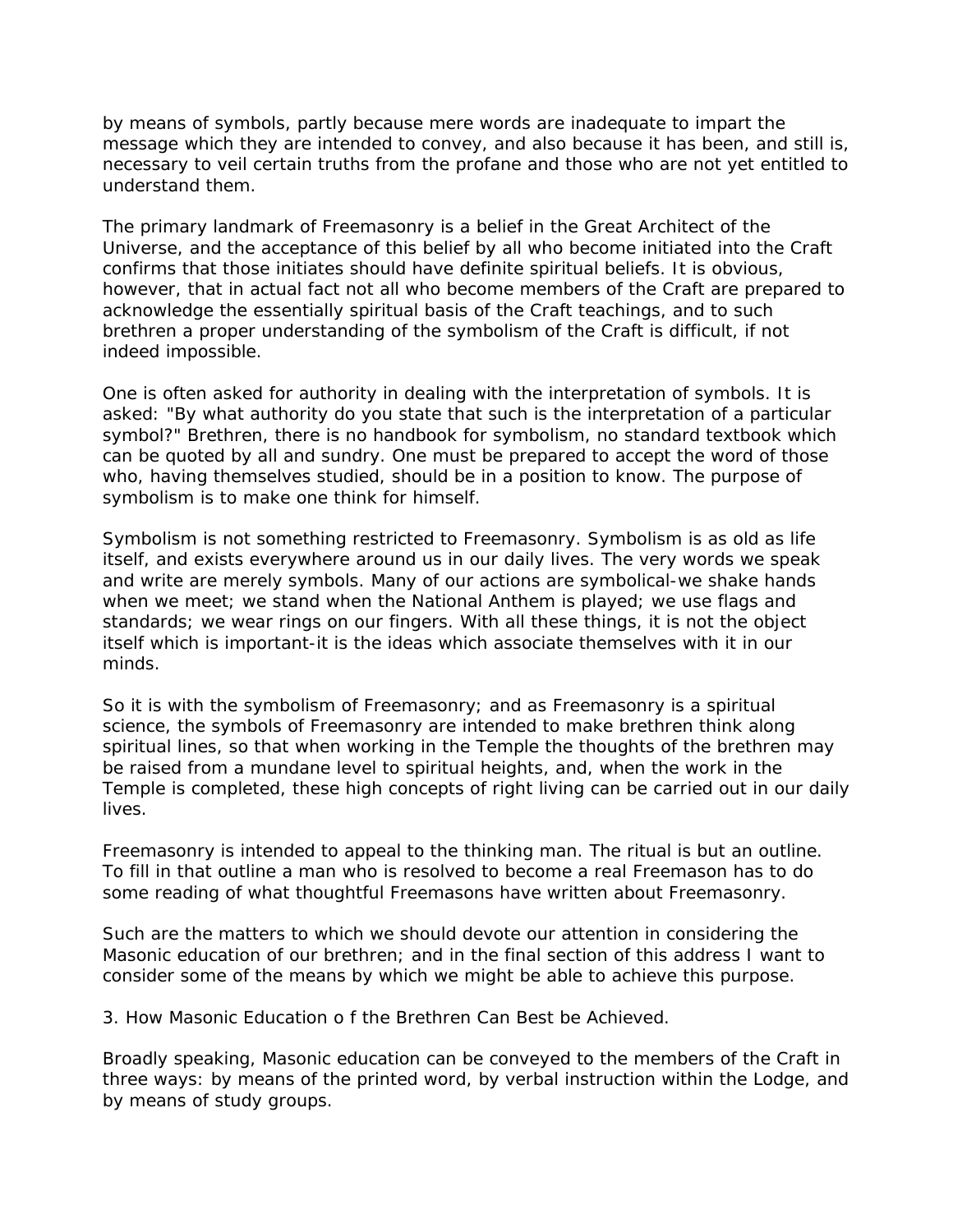Many brethren like to pursue their own inquiries and their studies in private-in their own time, and in their own way. This should be encouraged, but it is necessary that a lead should be given to such brethren, in order that they may know where to look for their information. Freemasonry being a science, it cannot be learned without study, and brethren must therefore be prepared to read and to read extensively.

As I mentioned earlier, there are many books which have been written about Freemasonry. Every Lodge should possess a library of books, and should subscribe to at least some of the Masonic journals which are issued both here and overseas, and these books and papers should be under the jurisdiction of a Past Master of the Lodge, whose duty should be to see that they are made available to the brethren of the Lodge.

It is not necessary for me to suggest any particular books on Masonic teachings. The list is so wide and varied that I think it is better for each Lodge to select its own material. Personally, I think that Mackey's Encyclopedia is one of the best books on which any Freemason could start his search for more knowledge.

I would urge every Lodge to adopt this idea of a Lodge library. The second method for the dissemination of Masonic knowledge is for instruction to be given to the brethren at actual Lodge meetings. The difficulty here is that so much time is taken up with degree work that normally there is no time left for this purpose. I feel, however, that this is a problem to which we should endeavor to find a solution. The Temple is the proper place in which instruction should be given, and the atmosphere of the Lodge room is more properly attuned to this purpose than any other place. We therefore have to consider whether it would not be wiser to limit the number of candidates, so as to leave a little time for the purpose of a short paper or talk on some matter of Masonic instruction-preferably on the ceremony which has just been performed. This may necessitate a slowing-up of the intake of candidates into the Lodge, but, if the number of candidates coming forward is so large, the solution to that problem might be the formation of more Lodges.

There is one way which 1 would like to suggest to you in which instruction can be given at Lodge meetings, at least as far as the young Freemason is concerned. Never let Entered Apprentices or Fellowcrafts leave the Lodge room alone when the Lodge is raised to a high degree. When such brethren withdraw from the Lodge, they should always be accompanied by a Past Master, or well qualified brother, who can utilize the time in giving them some Masonic instruction.

I would also like to suggest that each Lodge (in addition to the usual instructor of the candidates between the degrees) should select a skilled brother whose essential duty it would be to look after the question of Masonic education. This brother would be responsible to see that each candidate, as he passes through his degrees, is given the requisite knowledge to make his advancement not only possible, but justified.

I am well aware that hitherto it has been regarded as the duty of the proposer to instruct his candidate, but to my mind this method has failed, because in the vast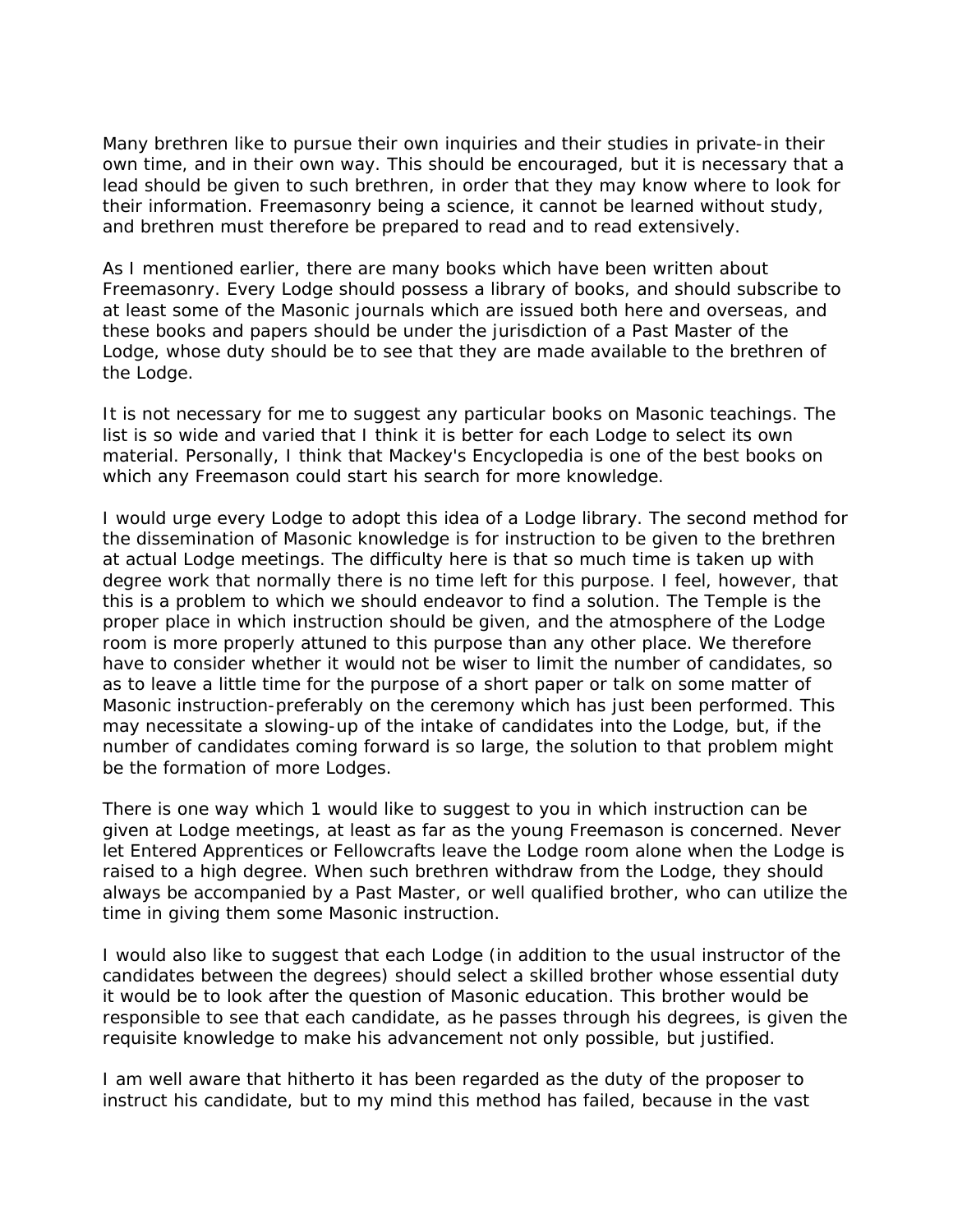majority of cases, these brethren are not themselves sufficiently skilled to be able to answer any but the most obvious of inquiries. This brother's work would consist in giving such information to the candidate as lies within his capacity; but even more than this, of making known to the candidate where he could obtain further information.

Much of the ignorance which prevails in the Craft is due more to the fact that individual brethren do not know where to go for information, rather than to the fact that information is not given to them directly by their Lodges. Therefore, the brother selected for this particular service must be one who has had considerable experience in the Craft. He need not necessarily be one with profound depth of knowledge in any of the three paths of Masonic knowledge which I have mentioned, but he must rather be one who has the knowledge as to where information can be obtained.

The third method of dissemination of Masonic knowledge for the education of the brethren is through study groups. I believe that there are too few study groups in existence, and I would like to see many more come into operation. Every center where Lodges meet should have its study group.

I realize, however, that until the interest of the brethren within the Lodge is aroused, little can be done. First we must begin to give education in our Lodges, and through our Lodges of Instruction, and then brethren will be encouraged to join study groups, where they can add to their education on a higher level.

My remarks, of course, are more particularly directed to those members of the Craft who are Masters and Past Masters, but I believe that everyone can exert an influence on his Lodge to bring about a greater awareness of the necessity for giving this matter of education more attention.

While speaking of Past Masters, I would like to add that from time to time I heard such brethren say that they welcome any opportunity of service to the Lodge; that they fear that, having passed through the Chair, they are in danger of being "placed on the shelf." Brethren, no Past Master worthy of the name should run any risk of being "placed on the shelf." There is work in Freemasonry for all Past Masters, except perhaps those aged worthies, who after a life well spent in service to the Craft, should be allowed to retire from their labors, and spend the closing years of their life watching others carry on with the work.

I believe that the brethren of the various Lodges can do much to provide the facilities which will make Masonic education more readily available to the brethren of the Craft. I am sure there are many well-known brethren who are sufficiently qualified to give some knowledge to those candidates just coming into the Craft, and that is the point from which we must start.

The best way to learn any subject is to try to teach others that subject, and a vastly increased understanding will come to any brother who tries to pass on his knowledge to others.